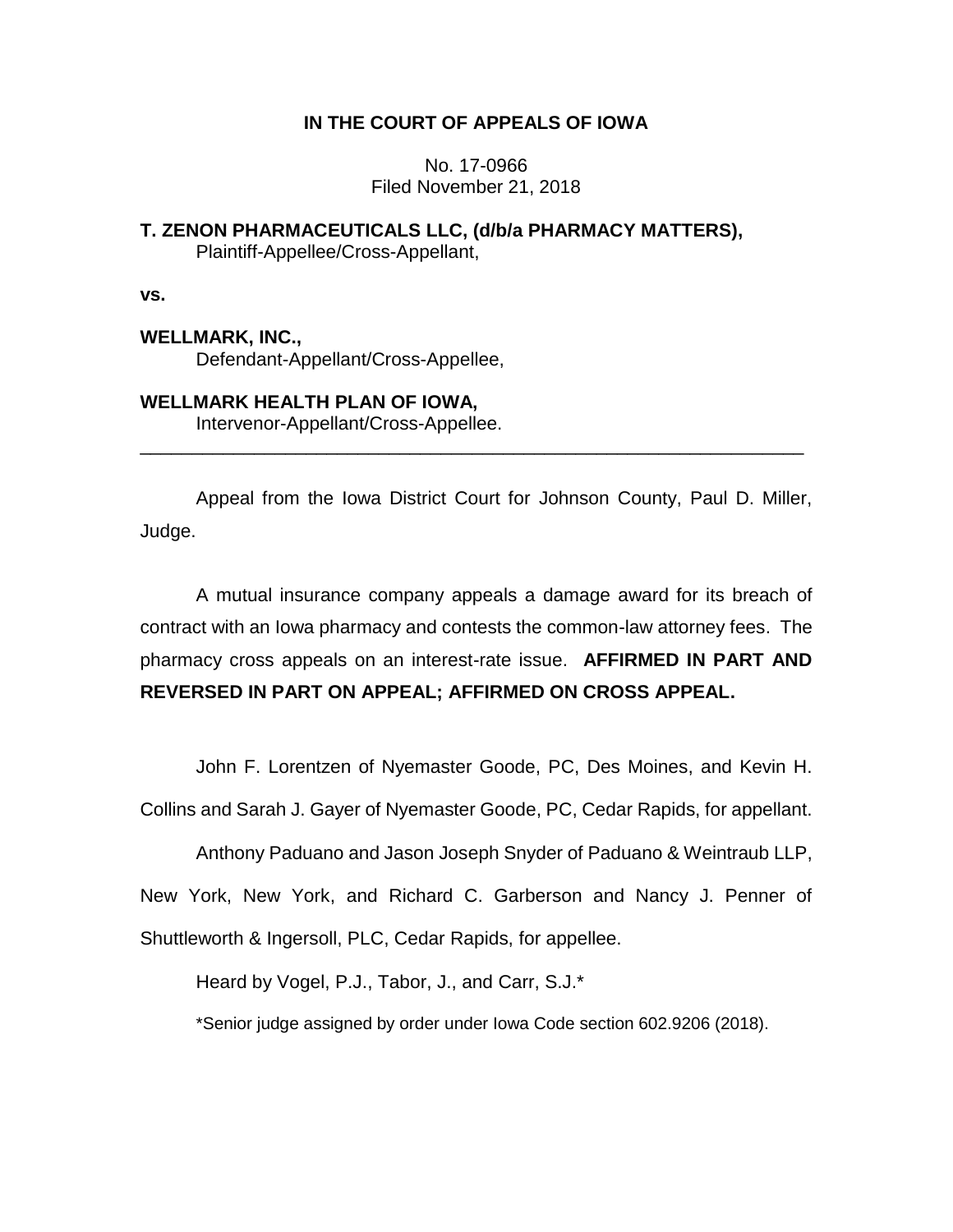### **TABOR, Judge.**

This appeal marks the second time our court has considered the breach-ofcontract dispute between T. Zenon Pharmaceuticals (doing business as Pharmacy Matters) and mutual insurance company Wellmark, Inc. Pharmacy Matters sued Wellmark after the insurer refused to reimburse more than six million dollars in claims for Factor drugs, a blood clotting treatment prescribed to hemophilia patients. Wellmark (and intervenor Wellmark Health Plan of Iowa, Inc. (WHPI)) counterclaimed with allegations Pharmacy Matters breached its contracts.

In the first appeal, we reversed the district court's finding Pharmacy Matters materially breached anti-assignment clauses in the contracts, or, in the alternative, did not provide "covered services" to patients. *T. Zenon Pharmaceuticals, LLC v. Wellmark, Inc.*, No. 14-0769, 2015 WL 9450469, at \*15 (Iowa Ct. App. Dec. 23, 2015). We concluded Wellmark breached its contracts with Pharmacy Matters by refusing to reimburse claims submitted for 114 drug shipments. *Id.* We remanded for the district court to determine the proper amount of damages. *Id.* On remand, the district court awarded Pharmacy Matters \$6,335,388 in damages and \$3,106,313.49 in common-law attorney fees, plus interest on both awards.

In the instant appeal, Wellmark attacks those awards on many fronts. Contesting the damages, Wellmark claims (1) Pharmacy Matters suffered no actual loss; (2) if it did suffer a loss, Pharmacy Matters failed to prove the amount of damages; (3) the district court should have excluded an award of \$138,093 to WHPI; and (4) the district court miscalculated interest on the damages. In its cross appeal, Pharmacy Matters asserts the district court should have awarded 10% interest on the unpaid claims under Iowa Code section 507B.4A(2) (2018). Finding

2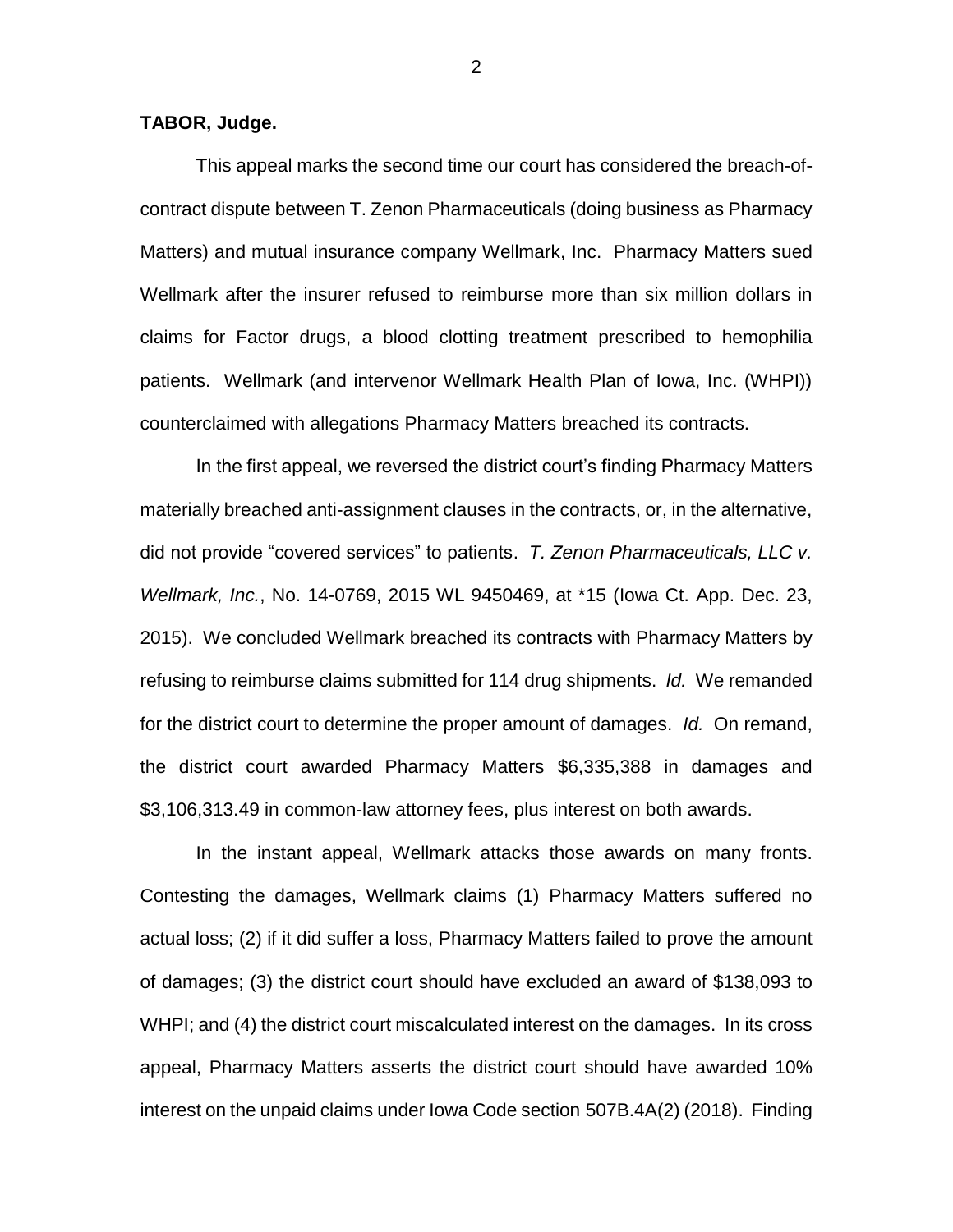no error in the district court's determination of damages or interest rates, we decline to disturb the awards.

As for common-law attorney fees, Wellmark argues (1) Pharmacy Matters did not specifically plead entitlement to attorney fees; (2) the district court used the wrong standard and, under the correct standard, fees were not warranted; (3) Pharmacy Matters had no obligation to pay attorney fees; and (4) pre-judgment interest was improper. Because Pharmacy Matters did not prove Wellmark's conduct was oppressive or a connivance to harass or injure the pharmacy, we reverse the award of common-law attorney fees.

## **I. Factual Background**

 $\overline{a}$ 

Pharmacy Matters entered contracts with Wellmark to provide "covered services" to patients in return for claim reimbursement by the insurer. The covered services at issue entailed the distribution of Factor drugs to twenty-four patients with hemophilia, a blood-clotting disorder. Those patients had insurance plans administered by a Blue Cross Blue Shield Association (BCBSA) licensee, and were clients of Factor Health Management (FHM), a disease-management company and pharmaceutical wholesaler based in Florida.<sup>1</sup>

One of those patients was A.K., a child living in Iowa and insured through hawk-i (Healthy and Well Kids in Iowa). The hawk-i program covered A.K.'s Factor drugs only if obtained from a provider within Wellmark's network. As part of

<sup>1</sup> FHM coordinated care for hemophilia patients across the country. Part of that coordination involved ownership of FCS Pharmacy, a Florida-licensed pharmacy possessing a non-resident pharmacy license in Iowa.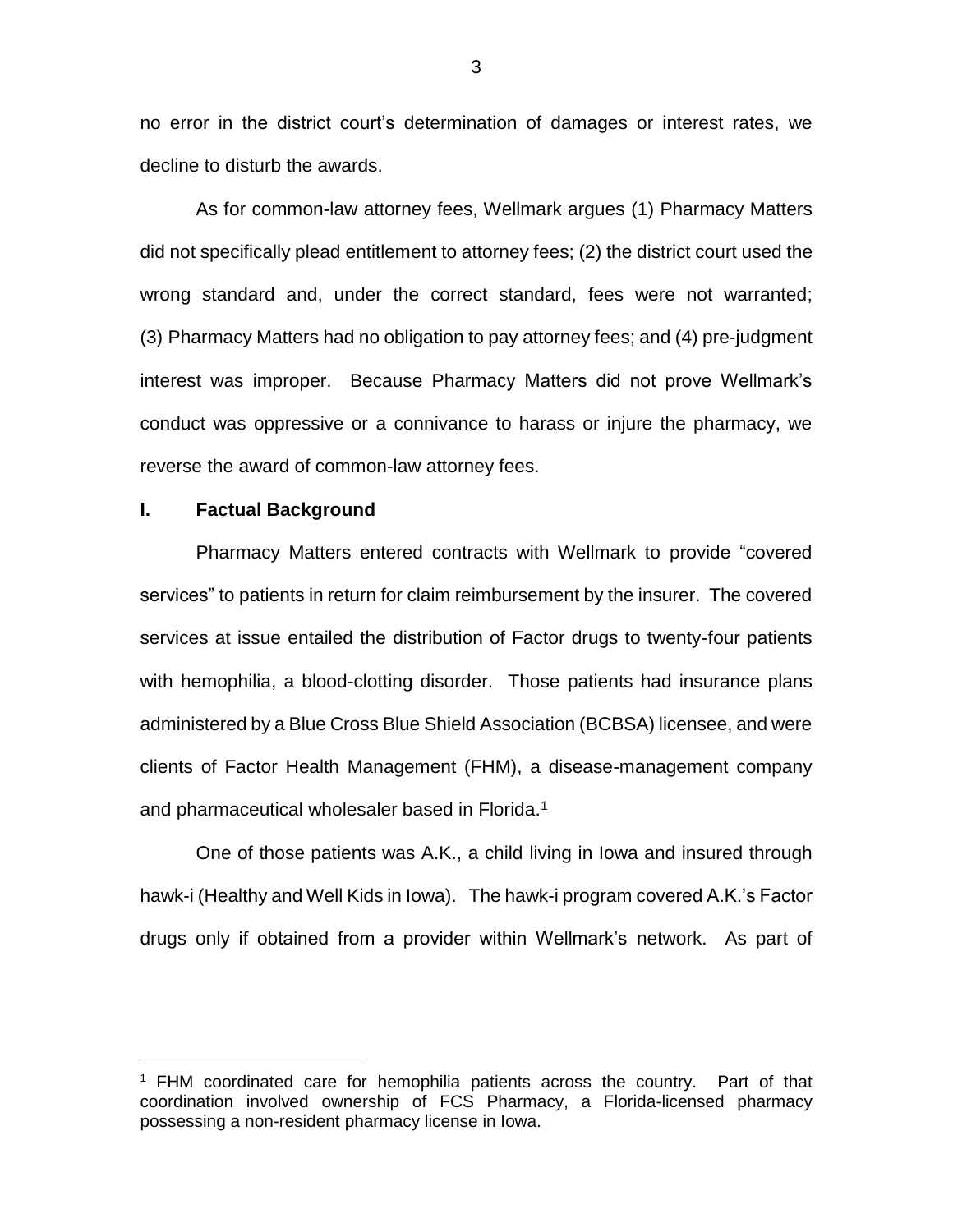coordinating A.K.'s care, FHM searched online for an in-network provider of homeinfusion therapy and found Pharmacy Matters in Iowa City.

That pharmacy belonged to Michael Stein, who was its only full-time pharmacist. In July 2008, Pharmacy Matters and FHM entered a "contract pharmacy agreement" to deliver Factor drugs to patients around the country. Because Pharmacy Matters was an in-network provider, the patients could receive the drugs at a lower cost.

To carry out the pharmacy's agreement, Stein received Factor shipments from FCS and dispensed the drugs to the hemophilia patients according to their prescriptions. After shipping the drugs, Pharmacy Matters sought reimbursement from Wellmark. Under its contract with FHM, Pharmacy Matters agreed to pay FHM the entire reimbursement from Wellmark. Then FHM would remit a 1.5% dispensing fee to Pharmacy Matters.

After noticing Stein's submission of a large volume of claims for the expensive Factor drugs, Wellmark launched an investigation into Pharmacy Matters. Wellmark's investigator first met with Stein in November 2008. Stein explained FHM's referral of hemophilia patients to his pharmacy. Wellmark declined to reimburse Pharmacy Matters while its inquiry progressed but advised Stein to continue submitting claims. He did so—filing 118 claims between August 2008 and July 2009. All remained unpaid. Wellmark's reasons for rejecting Stein's claims shifted during its investigation. $2$ 

 $\overline{a}$ 

 $2$  For a more thorough recitation of the tactics Wellmark used to avoid reimbursing Pharmacy Matters, see *T. Zenon Pharmaceuticals*, 2015 WL 9450469, at \*2–4.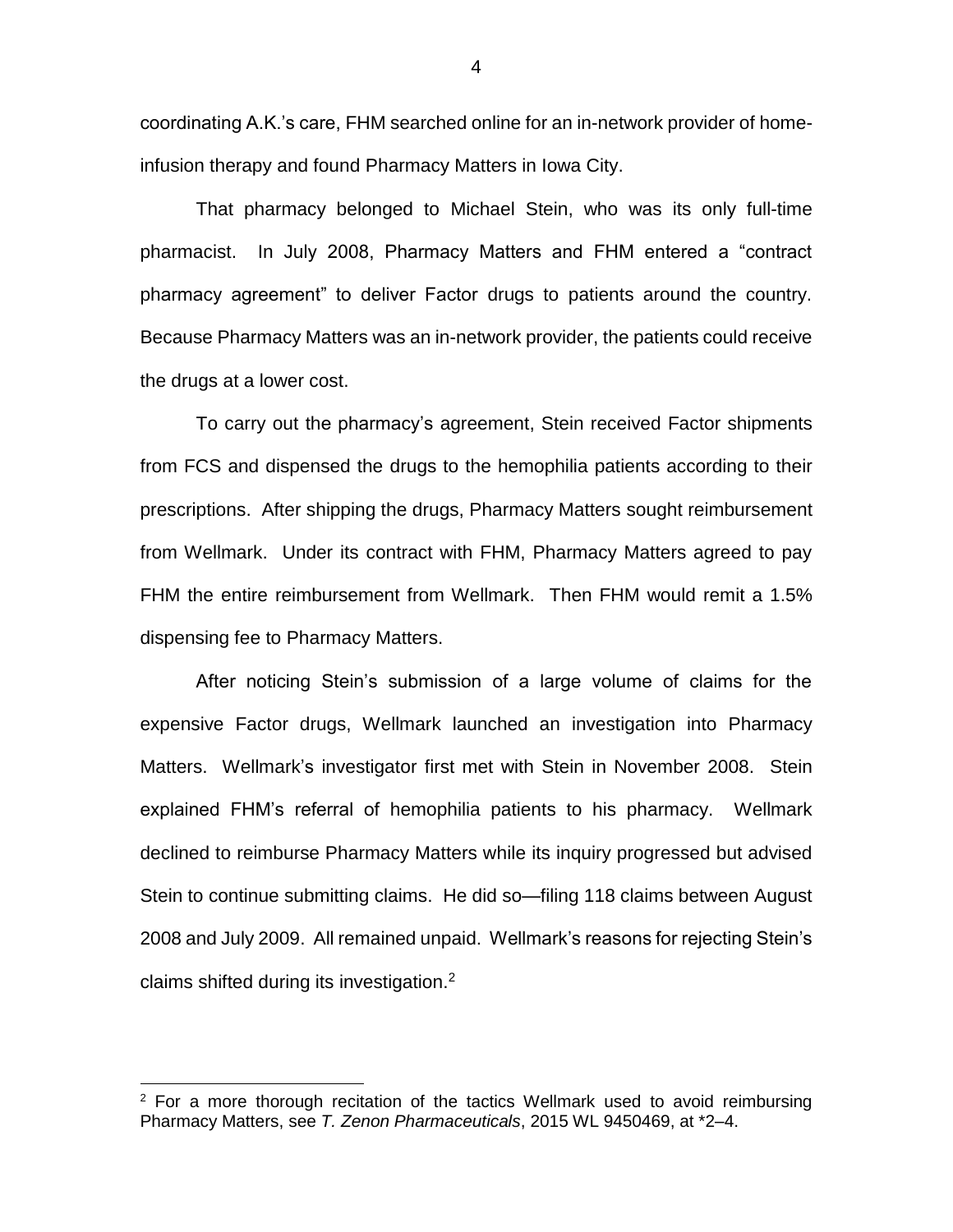After Pharmacy Matters filed its lawsuit, Wellmark finally denied all the claims, alleging Stein did not provide covered services. In the first appeal, we rejected Wellmark's rationale for denying the claims. $3$  We then remanded for the district court to determine what damages Wellmark owed Pharmacy Matters. The district court's determination of damages is the subject of this second appeal.

## **II. Damage Award**

#### **A. Scope and Standard of Review**

We review breach-of-contract claims for correction of legal error. *NevadaCare, Inc. v. Dep't of Human Servs.*, 783 N.W.2d 459, 465 (Iowa 2010). If we find the district court misapplied the law in a manner materially affecting its decision, we will reverse its judgment. *Id.* But the district court's factual findings are binding when supported by substantial evidence. *Id.*

## **B. Actual Loss**

 $\overline{a}$ 

As its initial salvo, Wellmark argues the district court erred in failing to find Pharmacy Matters suffered actual loss before calculating the amount of damages. Wellmark insists our court did not decide Pharmacy Matters incurred damages in the first appeal. Thus, in Wellmark's view, the district court needed to make a specific finding of actual loss rather than presupposing Wellmark owed some amount in unpaid claims to Pharmacy Matters. Wellmark asserts on remand the district court could have, and should have, decided Pharmacy Matters was entitled to zero dollars.

 $3$  We held Wellmark responsible for 114 of the 118 claims. FCS sent four shipments directly to patients in response to health emergencies. For those shipments, we reasoned Stein could not dispense drugs that never passed through Iowa. *Id.* at \*11. As a result, we decided Pharmacy Matters was not entitled to reimbursement for those four claims which amounted to \$1,025,025.20. *Id.*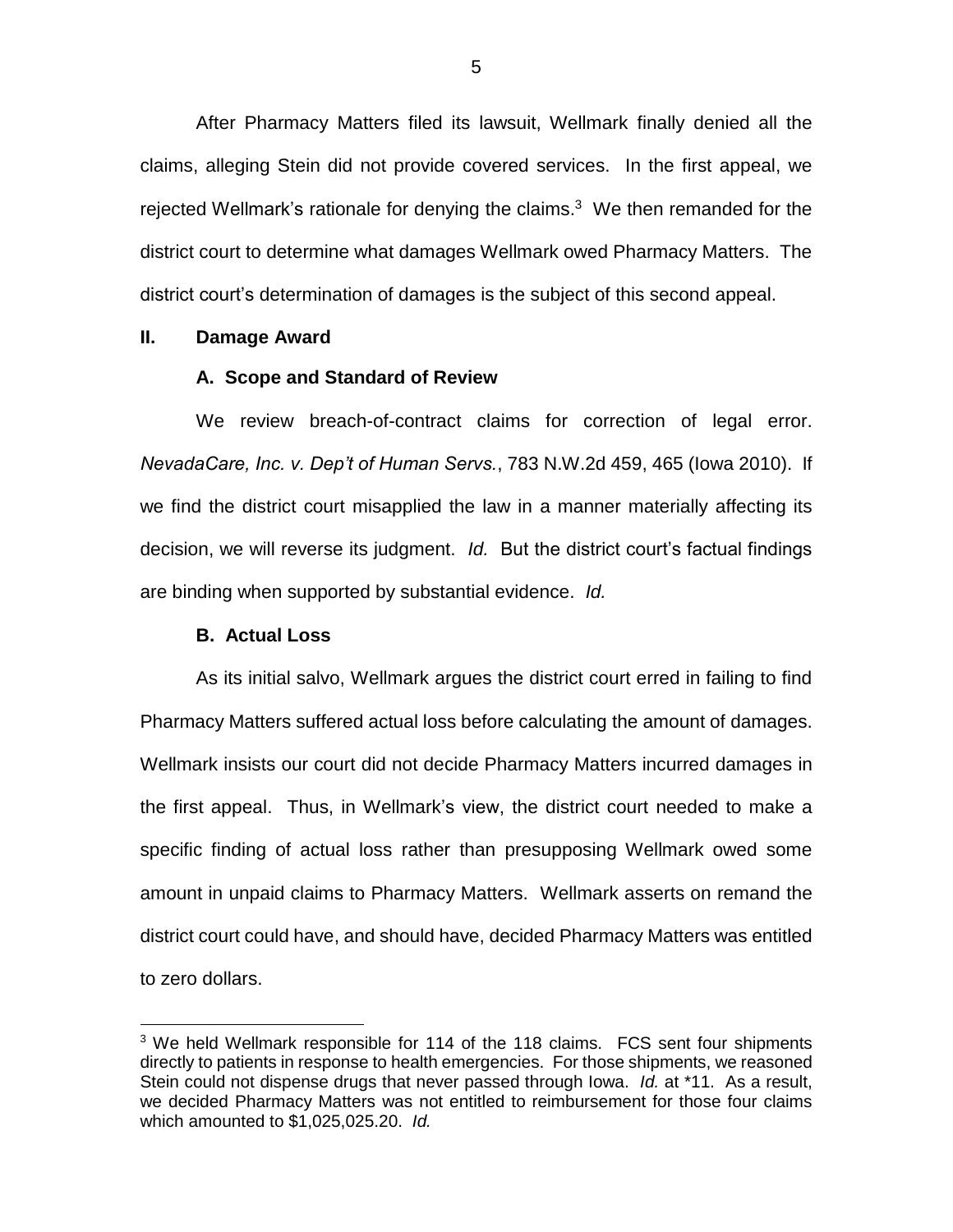Neither the law nor the procedural history supports Wellmark's premise.

The elements of breach of contract include

(1) the existence of a contract, (2) the terms and conditions of the contract, (3) that [plaintiff] has performed all the terms and conditions required under the contract, (4) the defendant's breach of the contract in some particular way, and (5) that plaintiff has suffered damages as a result of defendant's breach.

*Royal Indem. Co. v. Factory Mut. Ins. Co.*, 786 N.W.2d 839, 846 (Iowa) (quoting

*Molo Oil Co. v. River City Ford Truck Sales, Inc.*, 578 N.W.2d 222, 224 (Iowa

1998)). In the 2015 appeal, our court decided Wellmark breached its contract with

Pharmacy Matters by not paying 114 claims submitted for Factor drugs dispensed

by Stein.<sup>4</sup> In doing so, we reversed the district court's order to the contrary. By

finding Pharmacy Matters prevailed in its breach-of-contract claim, we necessarily

decided it suffered damages as a result of Wellmark's breach. 5

After finding the breach, we directed the district court to determine what

damages Wellmark owed to Pharmacy Matters, consistent with our opinion. The

moment our supreme court denied Wellmark's application for further review, our

 $\overline{a}$ <sup>4</sup> Wellmark asserts Pharmacy Matters suffered no actual loss because it had not yet paid FHM for the Factor drugs, and Pharmacy Matters's contract with FHM included a "pay-ifpaid" clause relieving Pharmacy Matters of liability if not reimbursed by the third-party insurer. Wellmark maintains this arrangement ensured Pharmacy Matters incurred no outof-pocket costs. Thus, Pharmacy Matters was not entitled to recovery. The contract language at issue stated: "Contractor shall not be responsible for payment to FHM for Factor Products in the event that a customer or third party payer denies prior approve adjudication or if prior approval is withdraw after the product has been dispensed for claims prequalified by FHM." Even if this clause could be read as requiring Pharmacy Matters to pay only if paid, Wellmark cites no authority within or outside Iowa—nor did our search reveal any—in which a court determined the breaching party could defend based on an ancillary contract between the non-breaching party and a third party.

<sup>&</sup>lt;sup>5</sup> Wellmark presented this same argument in the first appeal, offering Stein's lack of damages as an alternate grounds to affirm the district court's ruling in favor of Wellmark. We rejected the argument then, and we reject Wellmark's attempt to relitigate it now.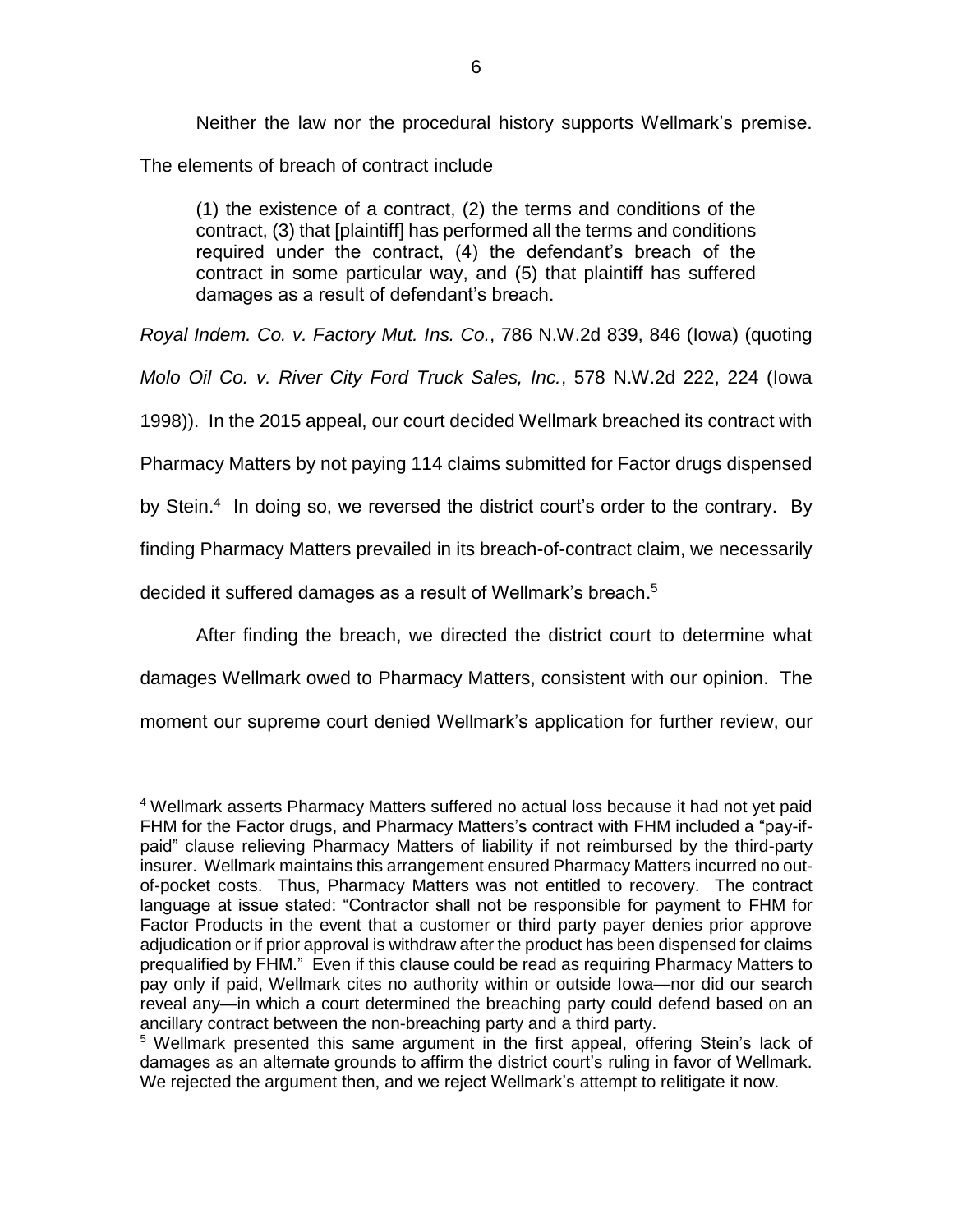ruling became binding on the parties. *See Sutton v. Iowa Trenchless, L.C.*, No. 12-0931, 2013 WL 988816, at \*3 (Iowa Ct. App. Mar. 13, 2013) (determining district court could not have properly awarded zero dollars in attorney fees when our remand order directed it to "determine the amount of attorney fees" owed); *see also Bahl v. City of Asbury*, 725 N.W.2d 317, 321 (Iowa 2006) ("Under the law of the case doctrine, an appellate decision becomes the law of the case and is controlling on both the trial court and on any further appeals in the same case."). Because we decided Pharmacy Matters prevailed in its breach-of-contract action, and incurring damage was an element of that action, the district court properly determined its sole responsibility was to calculate the amount of damages owed to Pharmacy Matters.

#### **C. Substantial Evidence for Amount of Damage Award**

#### *1. Billed versus Contract Amounts.*

 $\overline{a}$ 

Wellmark next argues the district court's award is not supported by substantial evidence. In arriving at the \$6,335,388 figure, the district court relied on claim forms submitted by Pharmacy Matters to Wellmark showing the amount billed for the Factor drugs. On appeal, Wellmark contends the district court should have relied on the "contractual amount" instead. Wellmark describes "the lower contractual amount" as the reimbursement Pharmacy Matters "expected to be paid for its claims."<sup>6</sup>

It is true Wellmark mentioned the contract-versus-billed-amount issue during the remand hearing. The insurer suggested Pharmacy Matters

<sup>&</sup>lt;sup>6</sup> Stein testified he billed his "usual and customary rate" for the Factor drugs dispensed, but that Wellmark did "not generally" pay that price when reimbursing claims.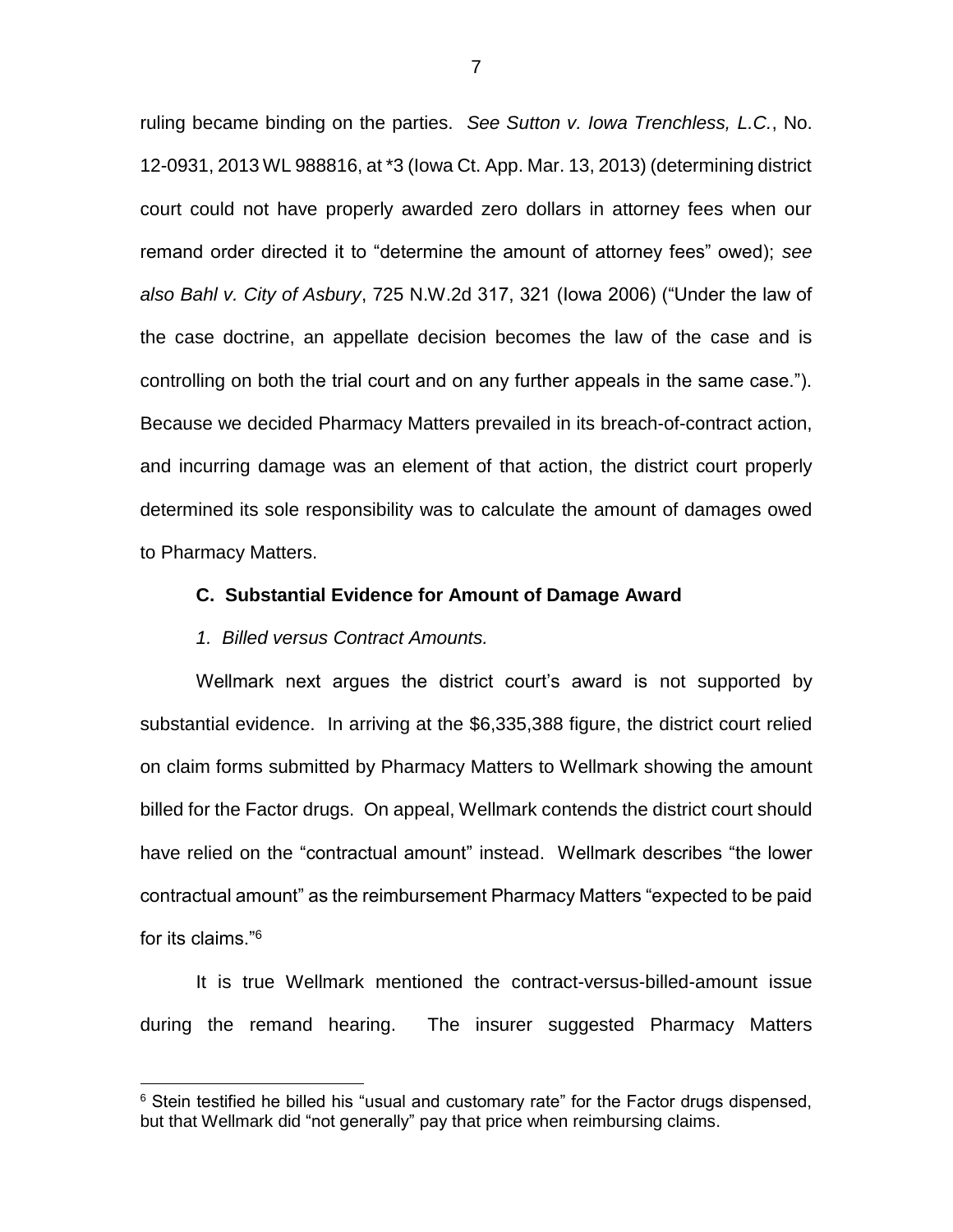acknowledged in two filings that an "adjustment" of the billed amount would be appropriate. Given those filings, Wellmark maintained it did not have to offer any evidence about "what the adjustments might be."

After evaluating the trial evidence and arguments offered during the remand hearing, the district court decided the billing forms provided a reasonable measure of damages. The district court deducted billed amounts for emergency out-of-state claims, paid claims relating to two patients, and two claims for which Pharmacy Matters did not submit reimbursement forms. In its post-judgment motion, Wellmark argued the billed amount adopted by the district court was inconsistent with our court's decision in the first appeal.<sup>7</sup>

In response to Wellmark's motion, the district court modified its order to deduct a greater amount from the damage award to account for the emergency shipment claims.<sup>8</sup> But the district court also expressed its frustration with Wellmark's belated assertion the contract amounts were the appropriate rate for the damage calculation: "This is the first time in these lengthy proceedings that Wellmark has unequivocally made that statement, despite the Court asking Wellmark's counsel several times what the appropriate reimbursement rates should be." The district court noted that during trial Wellmark's counsel said it could not figure out the expected reimbursement rates "because the claims were stopped."

 $\overline{a}$ 

 $7$  Wellmark highlighted the portion of our holding that Pharmacy Matters was not entitled to reimbursement for the four emergency shipments and noted our reference to the contractual amount for those claims.

 $8$  The district court's first order deducted the estimated settlement amount, \$1,025,025,25, for the claims relating to the emergency shipments. The modification decreased the award by another \$130,412.80 so the figure used to deduct the value of the emergency claims tracked the figure used to calculate the total damage award (the "billed" amount).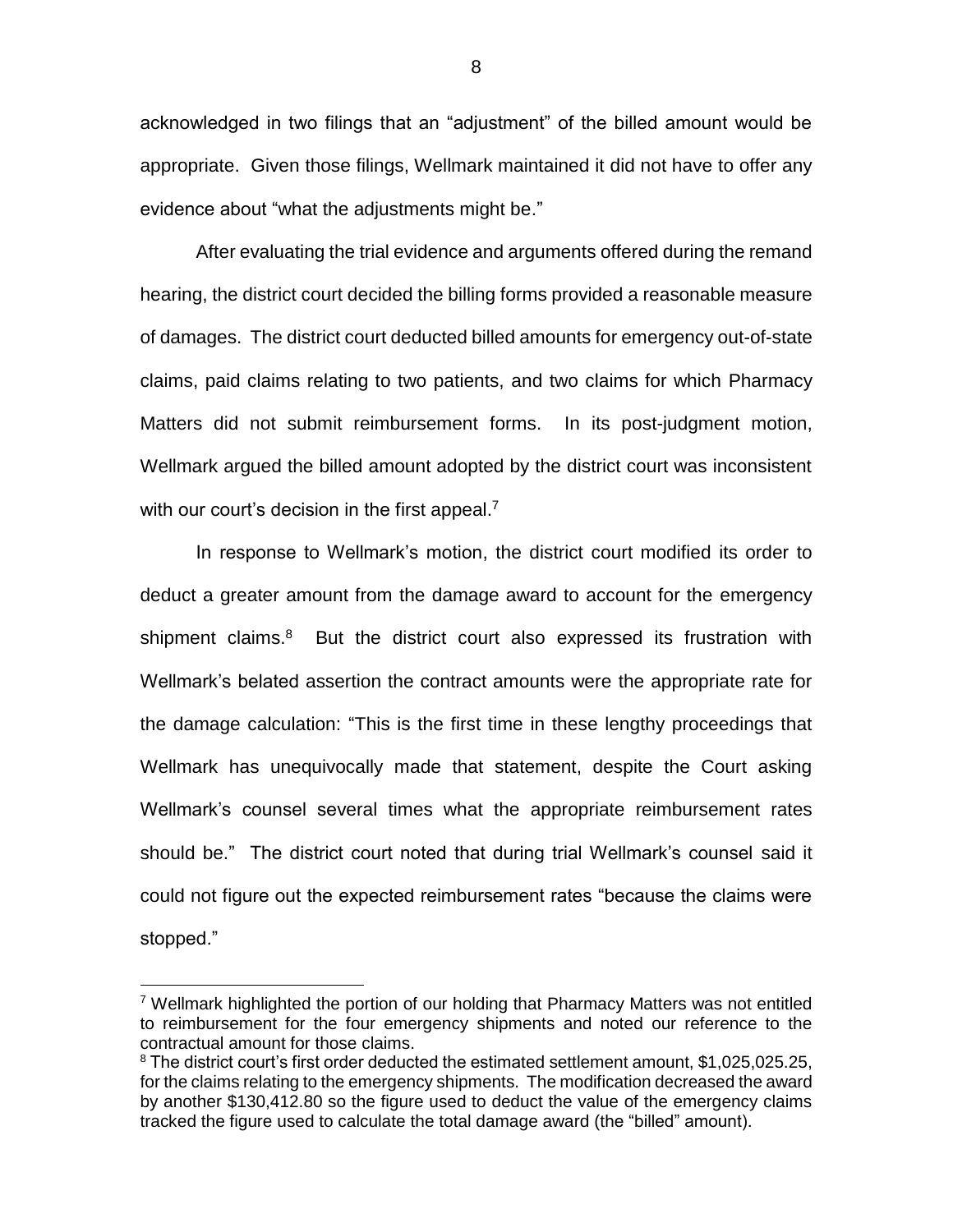The bottom line is the district court could reasonably rely on the billed amounts to calculate the damages incurred by Pharmacy Matters. Our contract cases recognize "a distinction between proof of the fact that damages have been sustained and proof of the amount of those damages." *Pavone v. Kirke*, 801 N.W.2d 477, 495 (Iowa 2011) (quoting *Olson v. Nieman's, Ltd.*, 579 N.W.2d 299, 309 (Iowa 1998)). Courts cannot award damages if uncertainty or speculation surrounds whether the non-breaching party *sustained* damages. *Id.* But "if the uncertainty merely lies in the *amount* of damages sustained, 'recovery may be had if there is proof of a reasonable basis from which the amount can be inferred or approximated.'" *Id.* (quoting *Olson*, 579 N.W.2d at 309) (emphasis added).

Applying that test, the district court observed, the billing statements reflected the pharmacy's "usual and customary price" which was the average wholesale price (AWP) plus a dispensing fee. The AWP is published by the Medispan database.<sup>9</sup> During the remand hearing, Wellmark rebutted these calculations mainly by asserting Pharmacy Matters suffered no loss. Contrary to Wellmark's position, the uncertainty lies not in the pharmacy's suffering of damages from the insurer's breach, but with the amount owed. The amounts billed by Pharmacy Matters formed a reasonable basis from which the court derived the damage award. *See Pavone*, 801 N.W.2d at 495. We affirm on that question.

*2. Damages for claims relating to patient A.K.*

 $\overline{a}$ 

On a smaller scale, Wellmark faults the district court for including \$138,093 in the damage award to reimburse Pharmacy Matters for benefits provided to

<sup>&</sup>lt;sup>9</sup> Wellmark's and WHPI's contracts with Pharmacy Matters list the Medispan database as a resource for obtaining average wholesale prices of drugs.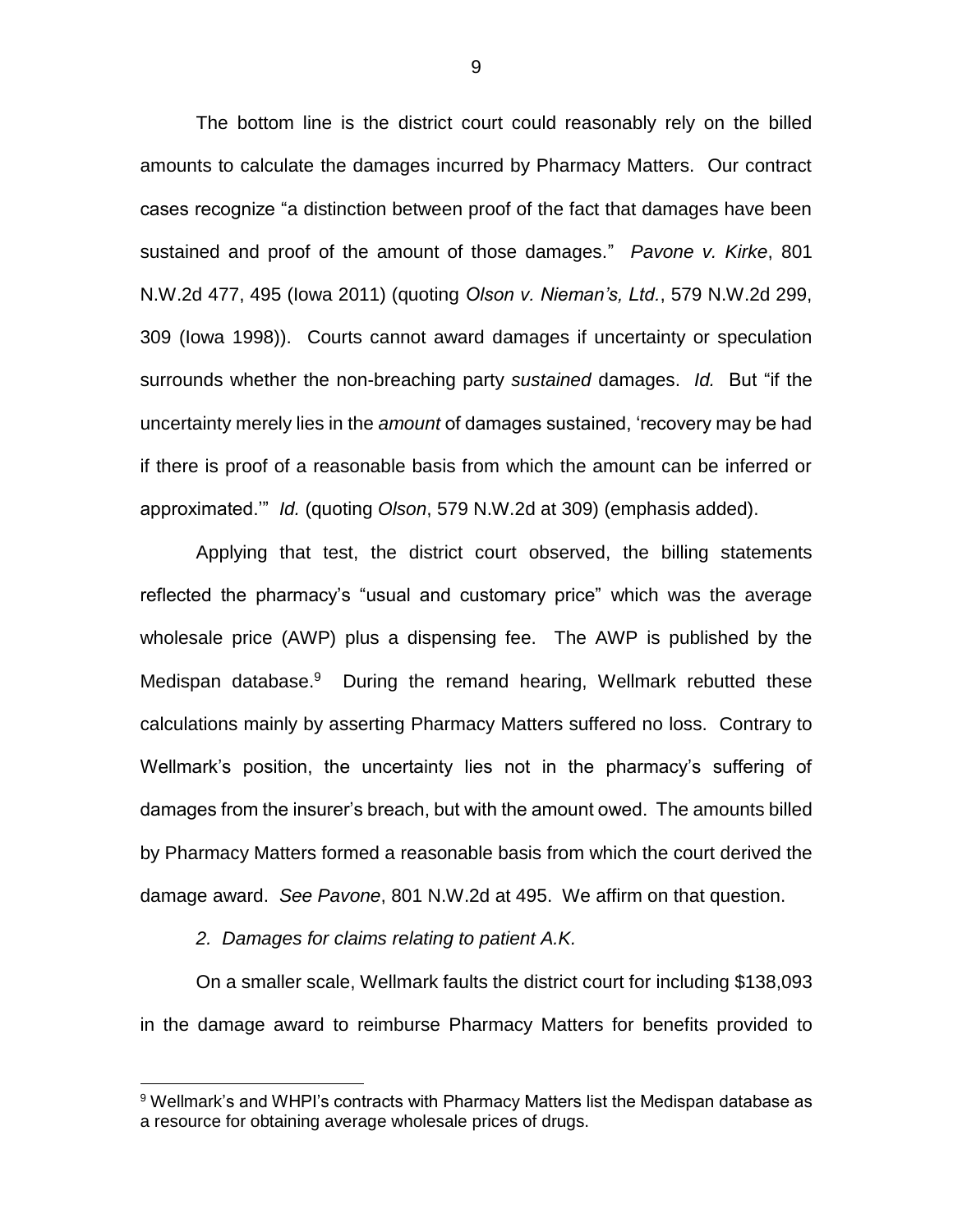patient A.K. under the hawk-i program, then administered by WHPI.<sup>10</sup> Wellmark refutes responsibility for claims involving patients insured by its affiliate WHPI because Pharmacy Matters failed to establish those damages resulted from Wellmark's breach. The proper result, according to Wellmark, would have been for the district court to hold WHPI responsible as A.K.'s insurer.

We find no error in the district court's inclusion of the claims involving A.K. in the damage award against Wellmark. Pharmacy Matters submitted its claims for the Factor dispensed to patient A.K. to Wellmark, in the same manner it submitted the claims for patients covered by non-intervening insurers. Wellmark was not the coverage provider for any of the patients to whom Pharmacy Matters dispensed the Factor. Wellmark acknowledged it played the same role, as authorized by its contract with Pharmacy Matters, in the dispute over claims relating to A.K.—it reviewed and processed—or here, denied—the claims. Substantial evidence supported the district court's finding that Wellmark's breach of its contract with Pharmacy Matters resulted in the pharmacy's loss on claims involving drugs dispensed to A.K.. *See Midland Mut. Life Ins. Co. v. Mercy Clinics, Inc.*, 579 N.W.2d 823, 834 (Iowa 1998).

# **D. Damages versus Equitable Remedy**

 $\overline{a}$ 

As another reason to reverse, Wellmark contends the district court "exceeded its jurisdiction" by imposing an equitable remedy—specific performance—when Pharmacy Matters sought only damages and suffered no

 $10$  Represented by the same counsel as Wellmark, WHPI successfully moved to intervene in the fall of 2009. WHPI participated in the first appeal. After at first joining Wellmark in the instant action, WHPI voluntarily dismissed its appeal in August 2017, asserting it had "no adverse judgment entered against" it by the district court.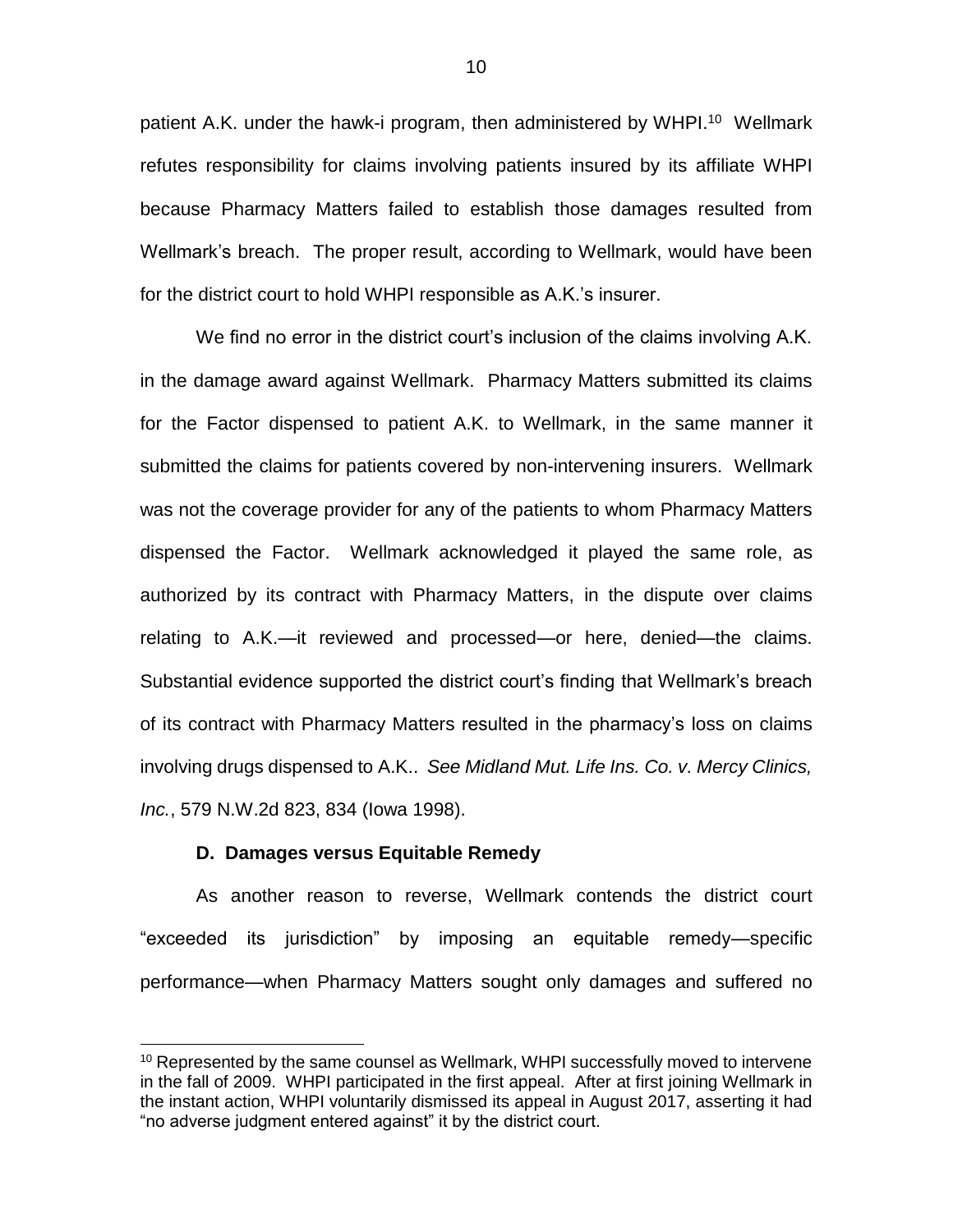loss. Wellmark believes the district court invoked specific performance by saying the insurer must fulfill its "end of the agreement, i.e., pay for the Factor drugs dispensed by Pharmacy Matters."

Damages don't transform into an equitable remedy just because the party's performance under the contract happens to include reimbursement. *See Berry Seed Co. v. Hutchings*, 74 N.W.2d 233, 237 (Iowa 1956) ("It may therefore be said that whenever one person has in his hands money equitably belonging to another, that other person may recover it by an action for money had and received, and the remedy at law is adequate and complete."). Here, the district court did not order Wellmark to perform its contract with Pharmacy Matters. Instead, the court calculated the damages Wellmark owed for its failure to perform under the contract.<sup>11</sup> For these reasons, we reject Wellmark's assertion the court exceeded its jurisdiction by ordering an equitable remedy for an action at law.

# **E. Statutory Interest on the Damage Award**

# *1. Pre-judgment Interest*

Next Wellmark assigns error to the district court's imposition of 5% interest "per annum from the date of filing of the petition," under Iowa Code section 535.2.

 $\overline{a}$  $11$  Additionally, Wellmark's argument the damage award exceeded the contractual amount, discussed above, illustrates the absence of an equitable remedy. Had the remedy been specific performance, Wellmark would have been asked to process the claims and determine the reimbursement amount. As it stands, the court calculated the amount. *See Davenport Osteopathic Hosp. Ass'n v. Hosp. Serv., Inc.*, 154 N.W.2d 153, 162–63 (Iowa 1967) ("The question now to be resolved is whether the refusal by Blue Cross to reimburse Hospital pursuant to terms of the contract was in fact a breach. . . . We are satisfied any failure by Blue Cross to pay in accord with the reimbursement cost formula contained in the original contract constituted a breach. Under the existing factual situation Hospital had the right to, (1) ask damages under the terms of the contract; (2) disaffirm the contract and ask for value of services performed; or (3) ask specific performance.").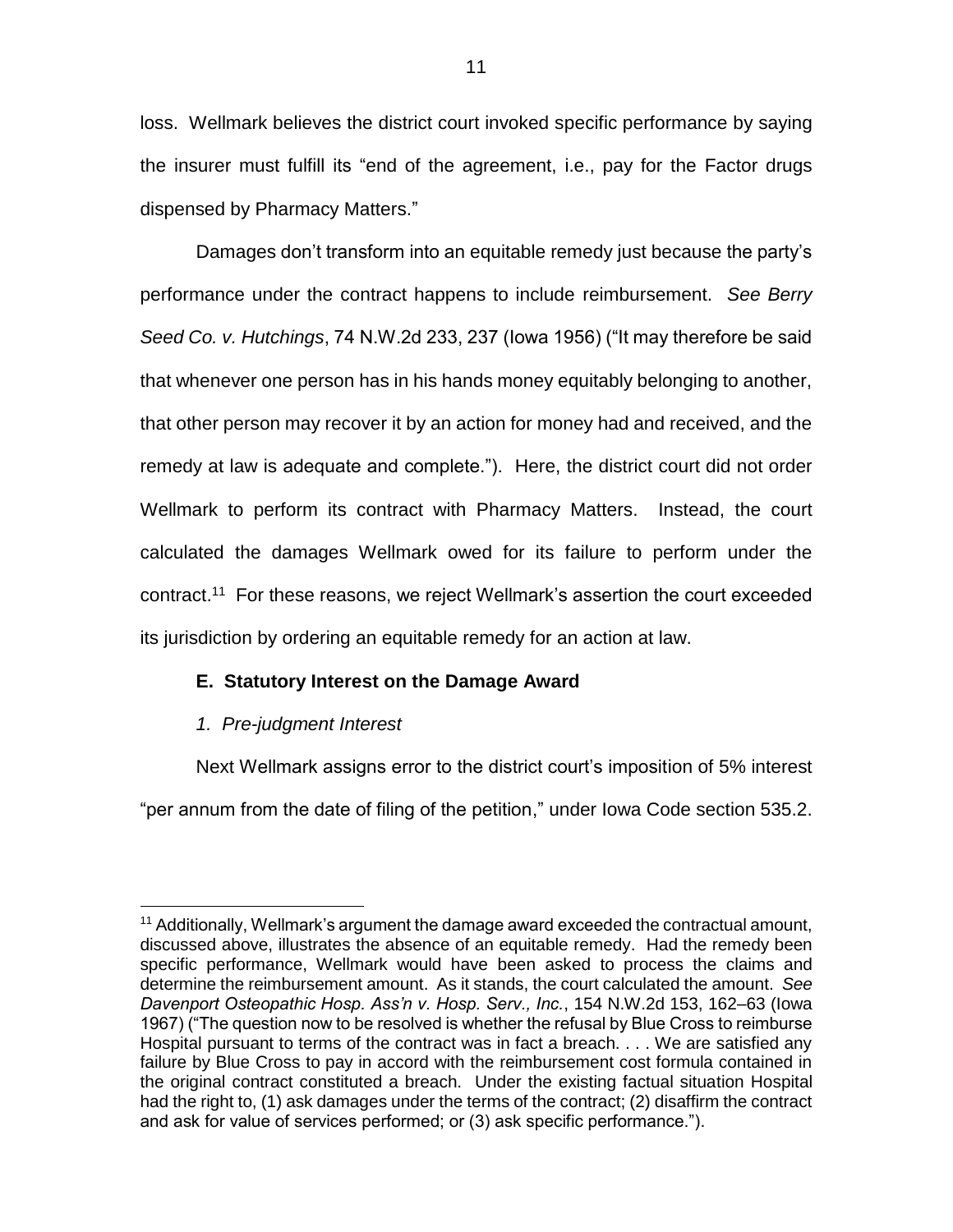Wellmark misreads the district court's statement as directing post-judgment interest accrual at a pre-judgment rate.

Iowa Code section 535.2(1) sets a 5% pre-judgment interest rate on "money due by express contract" and "money after the same becomes due." Pre-judgment interest accrues from the date the action begins to "prevent persons obligated to pay money to another from profiting through delays in litigation*.*" *Hughes v. Burlington Northern R.R. Co.*, 545 N.W.2d 318, 321 (Iowa 1996). Here, the district court properly assigned the statutorily authorized pre-judgment interest to accrue from the date of filing the petition. After the court entered judgment, the accumulated pre-judgment interest aggregated with the contract judgment, and that aggregated amount "began to draw post[-]judgment interest under Iowa Code section 535.3, just like any civil judgment." *See Wilson v. Farm Bureau Mut. Ins. Co.*, 770 N.W.2d 324, 334 (Iowa 2009).

#### *2. Clean Claim Interest*

 $\overline{a}$ 

Pharmacy Matters cross-appeals, alleging the district court erred in refusing to award 10% annual interest on unpaid claims under Iowa Code section 507B.4A. Pharmacy Matters argues Wellmark must pay interest because the claim submitted by Pharmacy Matters was "clean," defined by the code as "a properly completed paper or electronic billing instrument containing all reasonably necessary information." Iowa Code § 507B.4A(2)(b). The code provides payment of a clean claim "shall include interest at the rate of ten percent per annum when an insurer . . . fails to timely[12] pay a claim." *Id.* § 507B.4A(2)(d).

 $12$  The corresponding administrative code provision provides: "Insurers subject to this subrule shall either accept and pay or deny a clean claim for health care benefits under a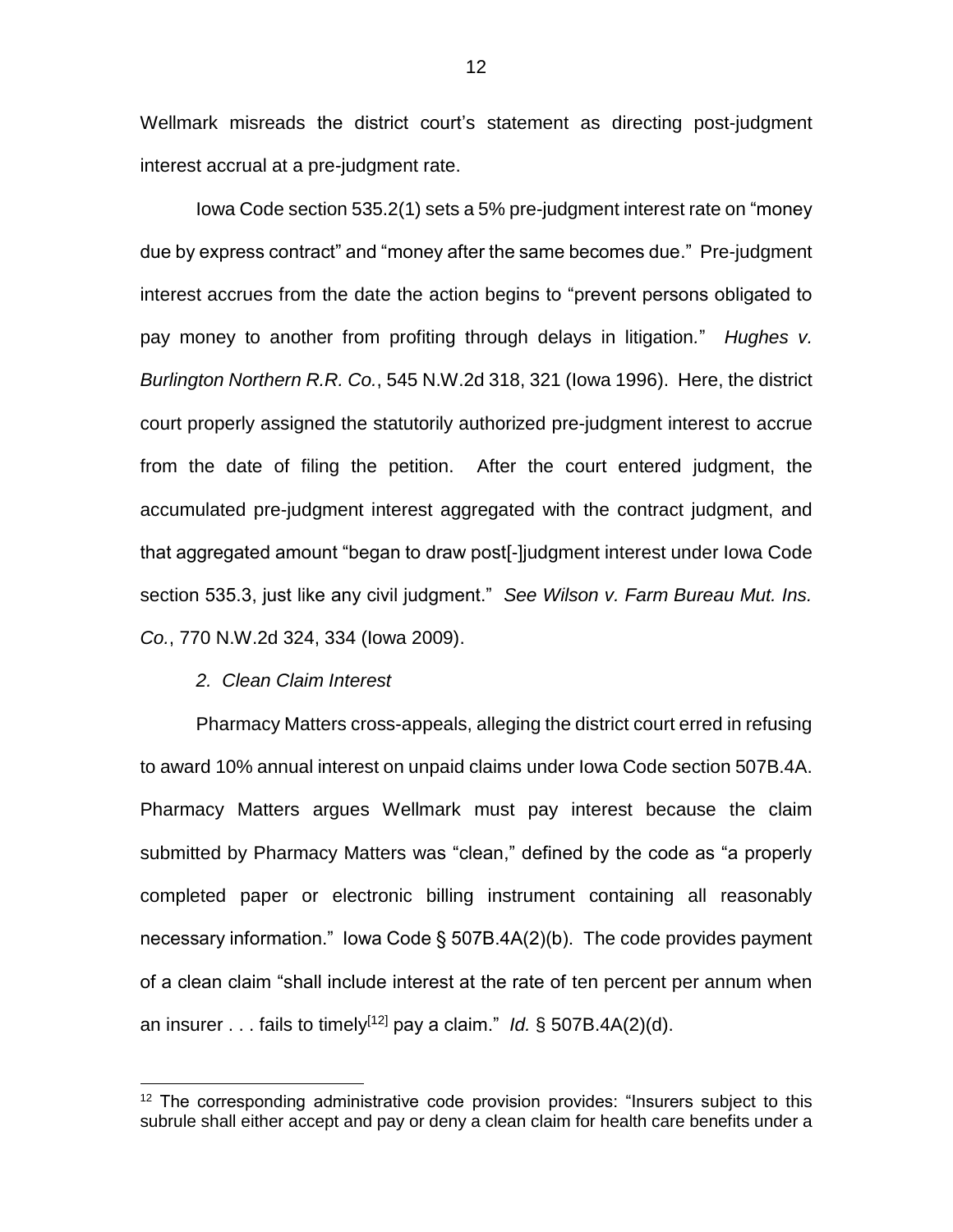Our supreme court does not recognize a private cause of action under chapter 507B. *See Bates v. Allied Mut. Ins. Co.*, 467 N.W.2d 255, (Iowa 1991); *Seeman v. Liberty Mut. Ins. Co.*, 322 N.W.2d 35, 42–43 (Iowa 1982); *see also Mueller v. Wellmark, Inc.*, 818 N.W.2d 244, 254–55 (Iowa 2012) ("[Chapter 514] provided the insurance commissioner with specified administrative powers to investigate, adjudicate, remedy, and sanction prohibited acts of unfair practices."). Only the Insurance Commissioner may impose the "prompt pay" remedies contained within section 507B.4A. To find otherwise would defy precedent and invade the province of the Commissioner. *See Bates*, 467 N.W.2d at 259–60; *Seeman*, 322 N.W.2d at 42–43; *Mueller*, 818 N.W.2d at 254–55. The district court thus properly declined the pharmacy's request to impose 10% interest on the reimbursement payments under Iowa Code section 507B.4A(2).

## **III. Attorney Fees**

#### **A. Scope and Standard of Review**

We review an award of common law attorney fees de novo. *Wolf v. Wolf*, 690 N.W.2d 887, 896 (Iowa 2005) (citing *Hockenberg Equip. Co. v. Hockenberg's Equip. & Supply Co.*, 510 N.W.2d 153, 158 (Iowa 1993)).

#### **B. Analysis**

 $\overline{a}$ 

Wellmark asks us to reverse the award of common law attorney fees because the district court applied the wrong standard.<sup>13</sup> Courts generally award

benefit certificate or policy issued by the insurer within 30 days after the insurer's receipt of such claim." Iowa Admin. Code r. 191-15.32(2)(a).

<sup>&</sup>lt;sup>13</sup> Wellmark advances several objections to the district court's award of attorney fees. Because we find Pharmacy Matters failed to prove Wellmark acted with oppression or connivance, we need not address Wellmark's remaining arguments.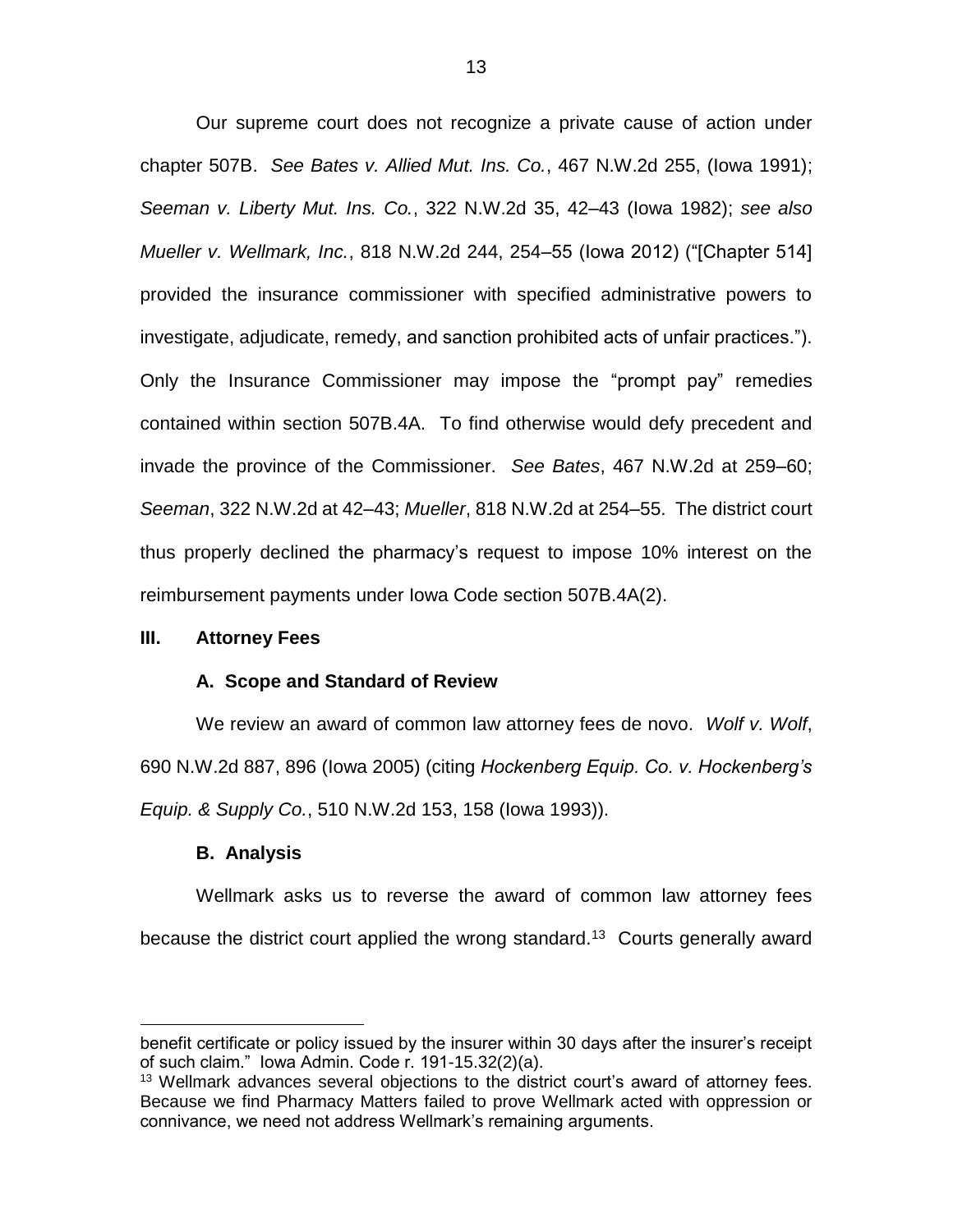attorney fees only when authorized by statute or contract. *See Hockenberg Equip. Co.*, 510 N.W.2d at 158. But Iowa courts recognize a rare exception when a plaintiff proves "the culpability of the defendant's conduct exceeds the 'willful and wanton disregard for the rights of another.'" *Id.* at 159. "[S]uch conduct must rise to the level of oppression or connivance to harass or injure another." *Id.* at 159– 60. "Oppressive conduct" is "difficult to bear, harsh, tyrannical, or cruel." *Id.* at 159. "Connivance" means either willful blindness or intentional failure to discover or prevent wrongdoing. *See Thornton v. Am. Interstate Ins. Co*., 897 N.W.2d 445, 475 (Iowa 2017). These terms envision more than bad faith. *Id*.

In awarding attorney fees, the district court emphasized the lengthy nature of the proceedings:

the complexity of this case; the responsibility assumed by Plaintiff's attorneys; the underlying subject matter of the claims themselves involving 24 patients, mostly children, who required the [f]actor drugs to treat a rare inherited disease of hemophilia and prevent possible fatal bleeds; the length of this claim process and litigation and expense incurred by Plaintiff in enforcing its rights under the contract; the results obtained . . . [.] [I]t is not possible to even remotely make Pharmacy Matters "whole again" without allowing Pharmacy Matters to recover an amount sufficient to pay their attorneys.

All this may be true, but Pharmacy Matters did not prove Wellmark's conduct reached levels of oppression or connivance. *See id.* Pharmacy Matters cites Wellmark's shifting justifications for denying claims, and alleges Wellmark falsely denied knowledge of reimbursement rates. Those actions may display bad faith, but do not exhibit an intentional gambit to harass or harm Pharmacy Matters. *See id.* at 475 (citing *Wolf*, 690 N.W.2d at 896).

On our de novo review, we find Wellmark's conduct did not satisfy the *Hockenberg* test. *See id*. Wellmark zealously litigated its case, but it did not